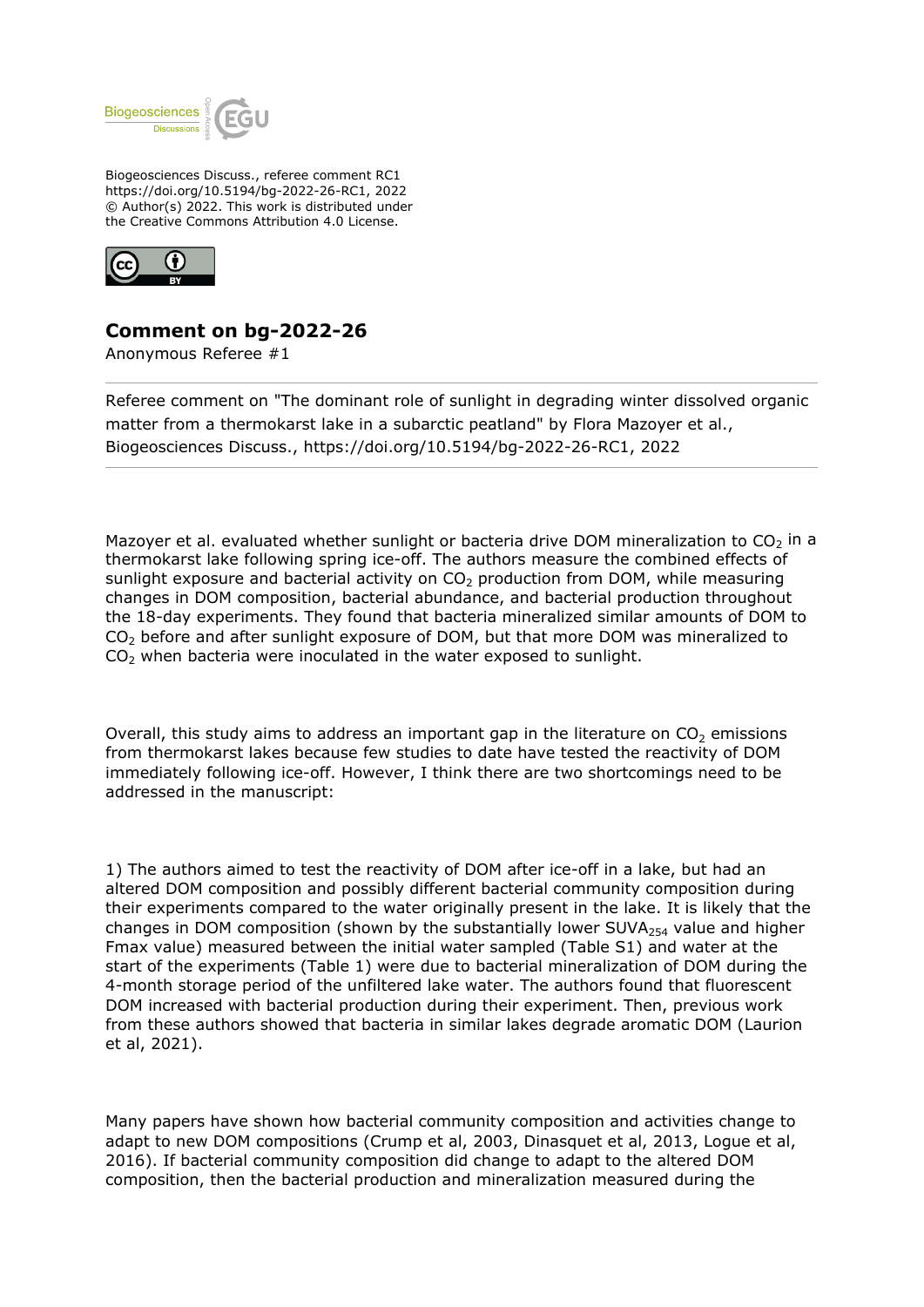experiment does not reflect what is taking place in the lake water. I think that the authors should include these limitations in their discussion because they impact the authors' conclusions on how much sunlight and bacteria can mineralize DOM to  $CO<sub>2</sub>$  following iceoff in thermokarst lakes.

2) The authors did not compare their findings to Laurion et a (2021), which studied DOM mineralization in other lakes in the region with a similar experimental design. Because Laurion et al (2021) conducted the sunlight exposure and bacterial incubation experiments sooner after water sample collection, the authors could benefit from discussing how their results compare and how they might be due to differences in the experimental design alone (not due to different study sites).

Other comments:

- Lines 18-21: It is incorrect to report that 18% of DOC was directly lost over 18 days of sunlight exposure when the higher abundances of bacteria later in the experiment could have contributed to that mineralization. The authors do a good job discussing how much DOM mineralization could have come from sunlight and bacteria, so this should be clarified in the abstract too.
- Lines 106-108: The sentence "Indeed, DOM variables … and aromaticity)" needs to be revised to accurately report the results. Tables S1 and 1 show substantial changes in DOC, SUVA $_{254}$ , and the fluorescent DOM components during the 4-month storage period. Statistical tests should be used to report the statistical significance of those differences.
- Table 1: Define all of the abbreviations in the caption.
- Lines 144-145: Can you cite a paper where this is reported?
- Line 483: It is not accurate to report that the DOM in the lake prior to ice-off is refractory to biodegradation when there were 4 months before the experiment when bacteria could have been mineralizing the most labile DOM to  $CO<sub>2</sub>$ .
- In general, I think the manuscript would read better if each treatment were spelled out rather than abbreviated.

Crump et al (2003). Bacterioplankton community shifts in an arctic lake correlate with seasonal changes in organic matter source. Applied and Environmental Microbiology 69(4), 2253–2268; doi:10.1128/AEM.69.4.2253–2268.2003

Dinasquet et al (2013). Functional and compositional succession of bacterioplankton in response to a gradient in bioavailable dissolved organic carbon. Environmental Microbiology 15(9), 2616–2628; doi:10.1111/1462-2920.12178

Logue et al (2016). Experimental insights into the importance of aquatic bacterial community composition to the degradation of dissolved organic matter. The ISME Journal 10, 533–545; doi:10.1038/ismej.2015.131